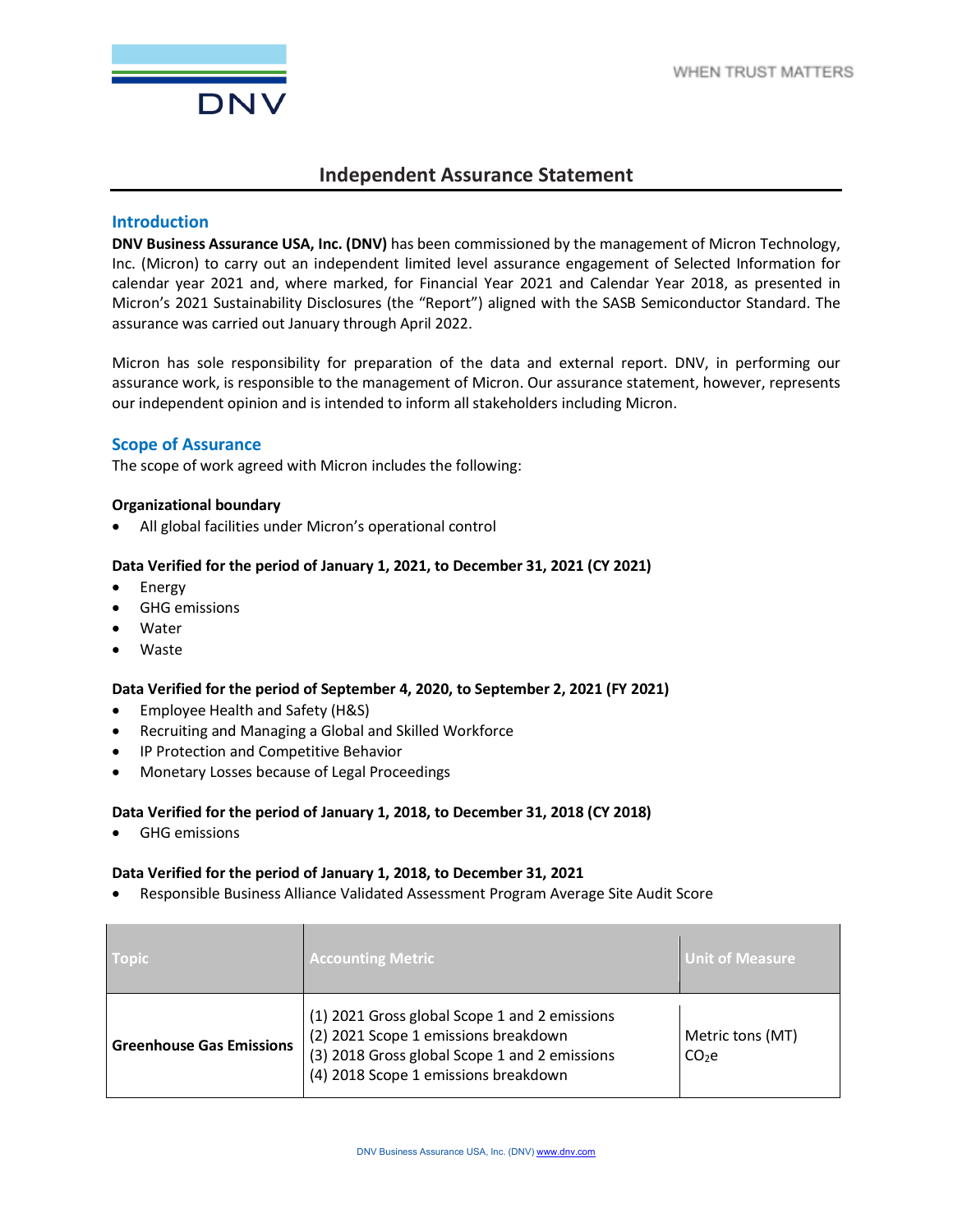| <b>Greenhouse Gas Emissions</b>                                             | 2021 GHG Intensity<br>2018 GHG Intensity                                                                                                                                                                                                    | Metric Ton CO2-e/unit<br>of prod                 |
|-----------------------------------------------------------------------------|---------------------------------------------------------------------------------------------------------------------------------------------------------------------------------------------------------------------------------------------|--------------------------------------------------|
| <b>Greenhouse Gas Emissions</b>                                             | Discussion of long-term and short-term strategy or<br>plan to manage Scope 1 emissions, emissions<br>reduction targets, and an analysis of performance<br>against those targets                                                             | Discussion and<br>analysis                       |
| <b>Energy Management in</b><br><b>Manufacturing</b>                         | (1) Total energy consumed<br>(2) Percentage grid electricity<br>(3) Percentage renewable                                                                                                                                                    | Megawatt hours<br>(MWh)<br>Percentage (%)        |
| <b>Water Management</b>                                                     | (1) Total water withdrawn<br>(2) Total water consumed<br>(3) Percentage of each in regions with high or<br>extremely high baseline water stress                                                                                             | Cubic meters (m <sup>3</sup> )<br>Percentage (%) |
| <b>Waste Management</b>                                                     | (1) Amount of hazardous waste from manufacturing<br>(2) Hazardous waste diverted                                                                                                                                                            | kilograms (kg)<br>Percentage (%)                 |
| <b>Employee Health &amp; Safety</b>                                         | Description of efforts to assess, monitor and reduce<br>exposure of employees to human health hazards                                                                                                                                       | Discussion and<br>analysis                       |
| <b>Employee Health &amp; Safety</b>                                         | Total amount of monetary losses because of legal<br>proceedings associated with employee health and<br>safety violations                                                                                                                    | Reporting currency                               |
| <b>Recruiting &amp; Managing a</b><br><b>Global &amp; Skilled Workforce</b> | Percentage of employees that are (1) foreign<br>nationals, (2) located outside of the United States<br>(located offshore), (3) attending diversity and<br>inclusion training and (4) numbers of participants in<br>Employee Resource Groups | Percentage (%)<br>No.                            |
| <b>Product Lifecycle</b><br><b>Management</b>                               | Review specific energy efficiency statements:<br>Transitioning from DDR4 to DDR5 products is<br>$\bullet$<br>expected to reduce DRAM power consumption by<br>approximately 14%.                                                             | Discussion and<br>analysis                       |
| <b>Materials Sourcing</b>                                                   | The average of the Responsible Business Alliance<br>(RBA) Validated Assessment Program (VAP) audit<br>scores received by the manufacturing locations of<br>Micron and its subsidiaries at the applicable calendar<br>year end               | Average VAP audit<br>score                       |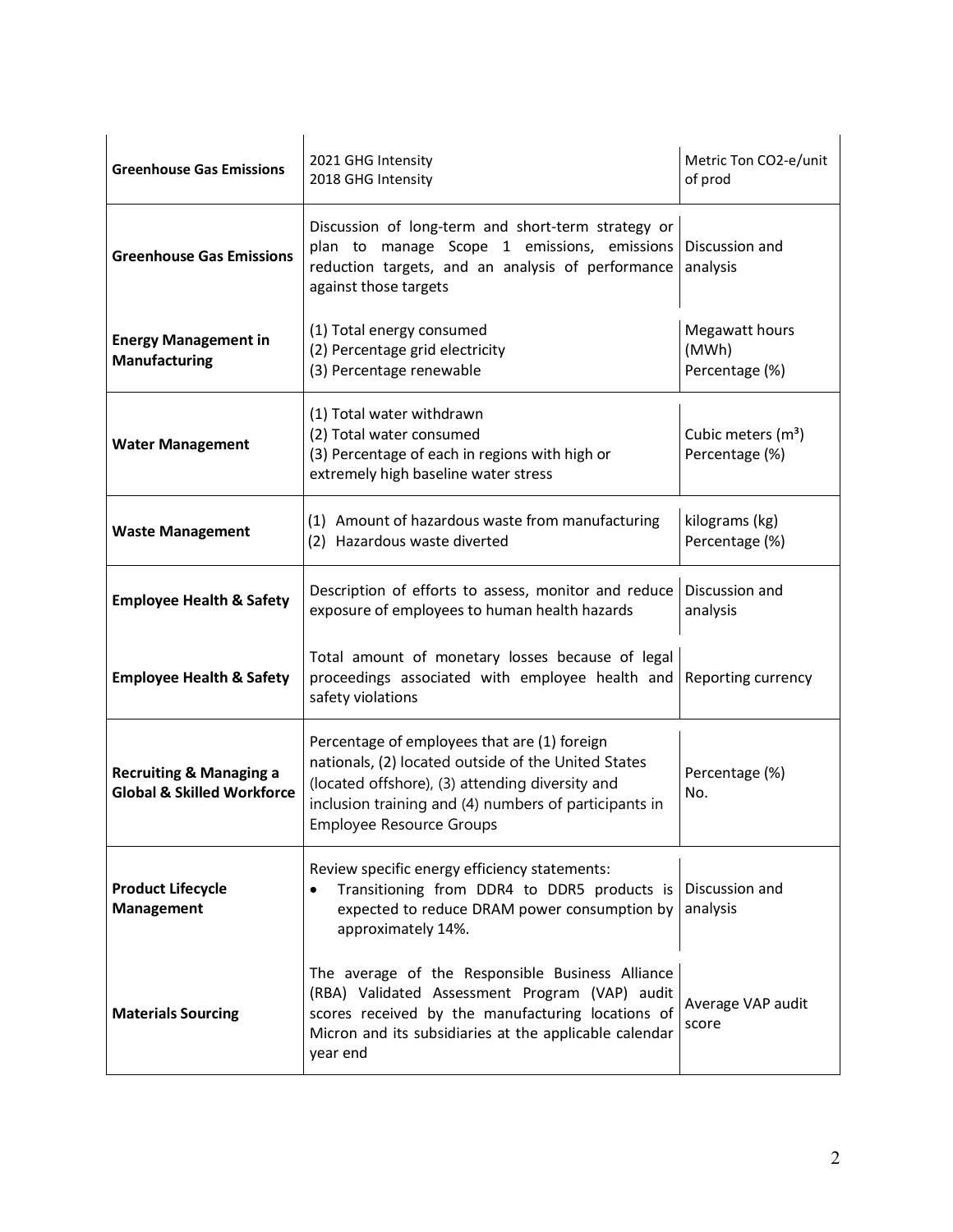| <b>Intellectual Property</b>        | Total amount of monetary losses as a result of legal                       |  |
|-------------------------------------|----------------------------------------------------------------------------|--|
| <b>Protection &amp; Competitive</b> | proceedings associated with anti-competitive behavior   Reporting currency |  |
| <b>Behavior</b>                     | regulations                                                                |  |

We do not express any conclusions on any other information that may be published on Micron's website or sustainability disclosures for the current reporting period or for previous periods. This is our second year of providing assurance for Micron.

## **Level of Assurance**

We performed a limited assurance engagement in accordance with the *International Standard on Assurance Engagements (ISAE) 3000 (revised) – 'Assurance Engagements other than Audits and Reviews of Historical Financial Information'*, issued by the International Auditing and Assurance Standards Board. This standard requires that we comply with ethical requirements and plan and perform the assurance engagement to obtain limited assurance.

DNV applies its own management standards and compliance policies for quality control, in accordance with *ISO/IEC 17021:2015-1 - Conformity Assessment Requirements* for bodies providing audit and certification of management systems, and accordingly maintains a comprehensive system of quality control including documented policies and procedures regarding compliance with ethical requirements, professional standards and applicable legal and regulatory requirements.

The procedures performed in a limited assurance engagement vary in nature and timing and are less detailed than those undertaken during a reasonable assurance engagement, so the level of assurance obtained is substantially lower than the assurance that would have been obtained had a reasonable assurance engagement been performed. We planned and performed our work to obtain the evidence we considered sufficient to provide a basis for our opinion, so that the risk of this conclusion being in error is reduced, but not reduced completely.

DNV's assurance engagements are based on the assumption that the data and information provided by the client to us as part of our review have been provided in good faith. This includes but is not limited to sales and acquisitions, square footage, occupancy rates, data coverage, property type, and financial/operational control.

| Role                      | Name                        |
|---------------------------|-----------------------------|
| <b>Project Manager</b>    | Angela Reed                 |
| <b>Lead Verifier</b>      | Shruthi Poonacha Bachamanda |
| <b>Lead Verifier</b>      | Dave Knight                 |
| <b>Technical Reviewer</b> | Shaun Walden                |

## **Assurance Team**

## **Assurance Methodology**

DNV is a leading provider of sustainability services, including verification of GHG emissions data and other environmental metrics. Our environmental and social assurance specialists work in over 100 countries.

In that respect, the environmental footprint inventories have been evaluated against the following reporting criteria: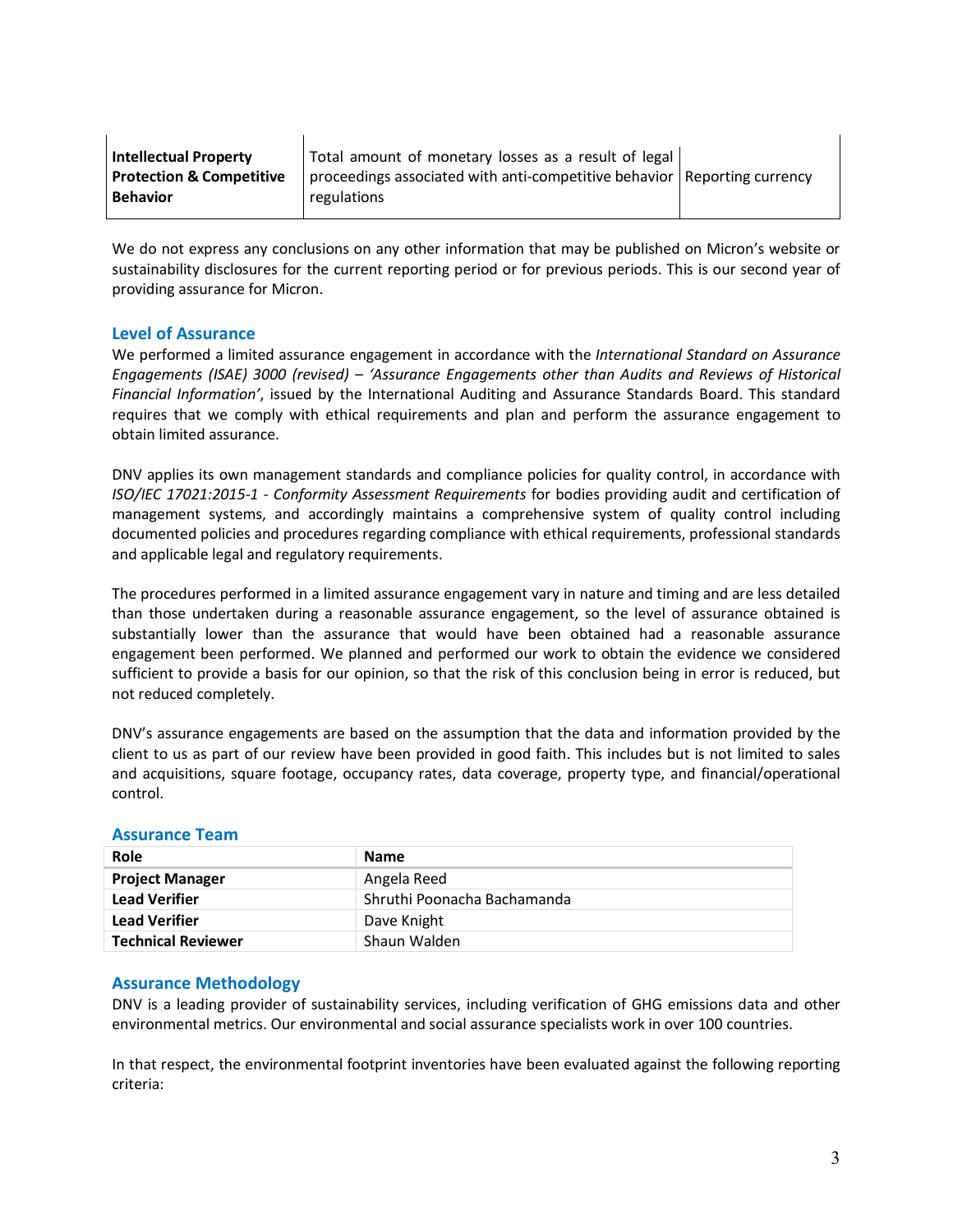- World Business Council for Sustainable Development (WBCSD) / World Resources institute (WRI) Greenhouse Gas Protocol, A Corporate Accounting and Reporting Standard REVISED EDITION
- Sustainability Accounting Standards Board, Semiconductors Sustainability Accounting Standard, October 2018

DNV used a risk-based approach throughout the assurance engagement, concentrating on the areas that we believe are most material for both Micron and its stakeholders. DNV applied a materiality threshold of five percent for all GHG emissions, energy consumption, and water consumption and fifteen percent for waste generated.

The assurance process involved a series of 30 to 60-minute interviews with the accountable party(ies) and/or senior manager(s) responsible for collating the information at a corporate level to:

- Perform a walkthrough to understand how data is managed and reported and the systems, legal registers, processes and procedures used
- Interview of managers and data users representing relevant functions for supporting the environmental inventory management process
- Review the controls in place to confirm data and information accuracy
- Confirm the scope and boundaries of the data included
- Understand the status of in scope litigation as listed in 10-K to confirm no outcomes with current/pending cases within reporting scope
- Requests for further evidence and documentation in support of testimony and system observations

The assurance process includes desk review of the submitted documentation, data records and sources relating to the performance metrics and corporate environmental footprint data claims.

- Review of the processes and tools used to collect, aggregate, and report on all data and metrics
- Assessment of environmental and other information systems and controls, including:
	- $\circ$  Selection and management of all relevant environmental data and information
	- $\circ$  Processes for collecting, processing, consolidating, and reporting the environmental data and information
	- $\circ$  Systems and processes that ensure the accuracy of the performance data and information
	- $\circ$  Design and maintenance of the environmental and employee workforce and safety information system
	- $\circ$  Systems and processes that support the environmental and employee workforce and safety information system
	- $\circ$  Performed sample-based audits of the processes for generating, gathering, and managing the data
- Performed key data recalculations to confirm accuracy
- Examination of the social, governance, and environmental data and information to develop evidence for the assessment of the claims and assertions made
- Evaluation of whether the organization conforms to the reporting criteria
- Evaluation of whether the evidence and data are sufficient and support Micron's environmental, social and performance claims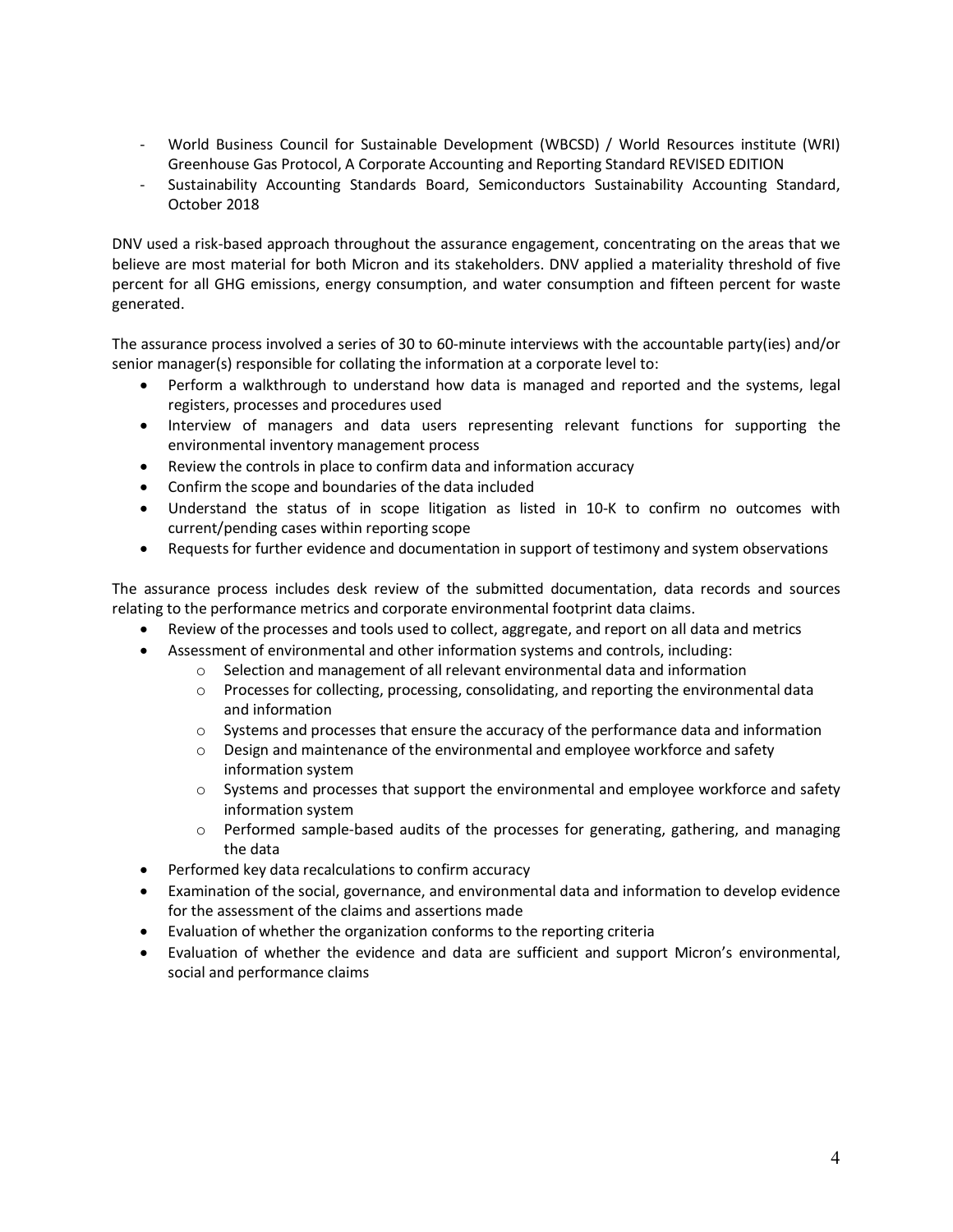# **Data Verified**

## **Greenhouse Gas Emissions – CY2021**

|                                          |                                                           | <b>Greenhouse Gas Emissions</b>                                    |                |                      |
|------------------------------------------|-----------------------------------------------------------|--------------------------------------------------------------------|----------------|----------------------|
| $\circ$                                  |                                                           | Scope 1 Emissions                                                  | 3,459,483      | MT CO <sub>2</sub> e |
|                                          | $\circ$                                                   | Process GHG gases                                                  | 2,477,358      | MT CO <sub>2</sub> e |
|                                          | $\circ$                                                   | <b>Heat Transfer Fluid</b>                                         | 455,538        | MT CO <sub>2</sub> e |
|                                          | $\circ$                                                   | <b>Fuel Combustion</b>                                             | 493,123        | MT CO <sub>2</sub> e |
|                                          | $\circ$                                                   | Refrigerant                                                        | 24,889         | MT CO <sub>2</sub> e |
|                                          | $\circ$                                                   | Solvent Combustion                                                 | 8,090          | MT CO <sub>2</sub> e |
|                                          | $\circ$                                                   | <b>Mobile Sources</b>                                              | 485            | MT CO <sub>2</sub> e |
| $\circ$                                  |                                                           | Scope 2 Emissions (location-based)                                 | 3,448,513      | MT CO <sub>2</sub> e |
| $\circ$                                  |                                                           | Scope 2 Emissions (market based)                                   | 3,961,500      | MT CO <sub>2</sub> e |
| $\circ$                                  |                                                           | Change in GHG Emissions Intensity (in CY2021 from CY2018 baseline) |                | 40%                  |
|                                          |                                                           | <b>Greenhouse Gas Emissions - CY2018</b>                           |                |                      |
|                                          |                                                           | <b>Greenhouse Gas Emissions</b>                                    |                |                      |
| $\circ$                                  |                                                           | Scope 1 Emissions                                                  | 2,945,735      | MT CO <sub>2</sub> e |
|                                          | $\circ$                                                   | Process GHG gases                                                  | 1,861,215      | MT CO <sub>2</sub> e |
|                                          | $\circ$                                                   | <b>Heat Transfer Fluid</b>                                         | 613,251        | MT CO <sub>2</sub> e |
|                                          | $\circ$                                                   | <b>Fuel Combustion</b>                                             | 434,967        | MT CO <sub>2</sub> e |
|                                          | $\circ$                                                   | Refrigerant                                                        | 31,241         | MT CO <sub>2</sub> e |
|                                          | $\circ$                                                   | <b>Solvent Combustion</b>                                          | 4,544          | MT CO <sub>2</sub> e |
|                                          | $\circ$                                                   | <b>Mobile Sources</b>                                              | 517            | MT CO <sub>2</sub> e |
| $\circ$                                  |                                                           | Scope 2 Emissions (location-based)                                 | 2,672,875      | MT CO <sub>2</sub> e |
| $\circ$                                  |                                                           | Scope 2 Emissions (market based)                                   | 3,177,989      | MT CO <sub>2</sub> e |
|                                          |                                                           | <b>Energy Management in Manufacturing - CY2021</b>                 |                |                      |
| $\bullet$                                | <b>Total Energy Consumed</b>                              |                                                                    |                | 10,418,310 MWh       |
| $\bullet$                                |                                                           | Percentage Grid Electricity                                        |                | 74.7%                |
| $\bullet$                                | Percentage Renewable                                      |                                                                    |                | 0.01%                |
| Water-CY2021                             |                                                           |                                                                    |                |                      |
| Total Water Withdrawn                    |                                                           | 55,903,918 m3                                                      |                |                      |
| <b>Total Water Consumed</b><br>$\bullet$ |                                                           |                                                                    | 13,227,858 m3  |                      |
|                                          |                                                           | Percentage of Water Consumed from Regions                          |                | 1%                   |
|                                          |                                                           | with High or Extremely High Baseline Water Stress                  |                |                      |
| Waste $-$ CY2021                         |                                                           |                                                                    |                |                      |
|                                          |                                                           | Amount of Hazardous waste from Manufacturing                       |                | 151,084,776 Kg       |
| $\bullet$                                | Hazardous Waste diverted (excluding energy recovery)      |                                                                    | 120,334,345 Kg |                      |
|                                          | % of Hazardous Waste diverted (excluding energy recovery) |                                                                    | 79.6%          |                      |
| <b>Total Waste generated</b>             |                                                           | 226,581,065 Kg                                                     |                |                      |

- Hazardous and non-hazardous waste diverted (including energy recovery) 203,824,075 Kg
- % Waste diverted (RRR%) (including energy recovery) 90.0 %